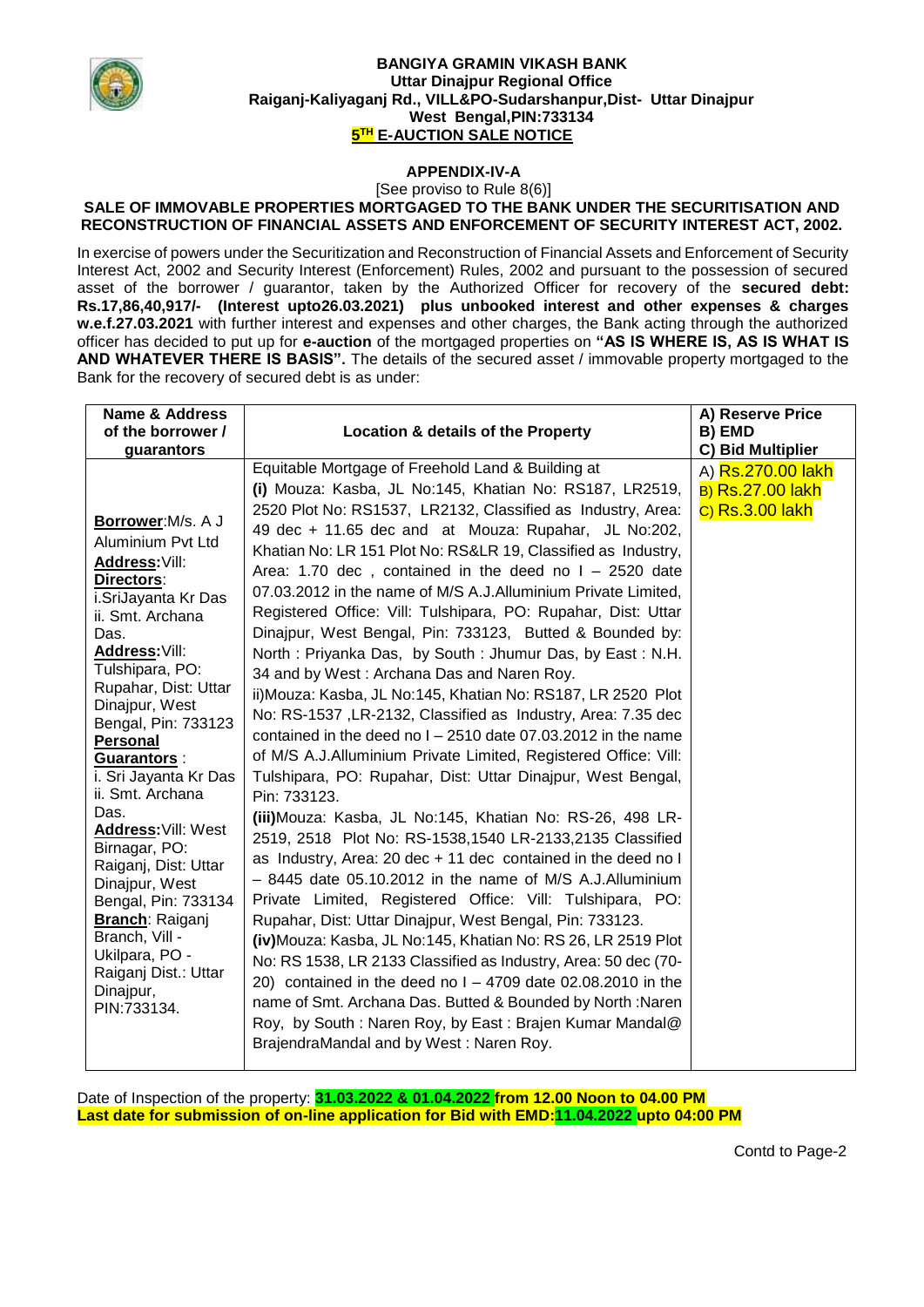### **Terms & Conditions:**

1. E-auction will take place on **12.04.2022 from 11:00 AM to 12:00 PM with unlimited extension of 5 minutes each.**

2. The property will be sold by E-Auction through the Bank's approved service provider **M/s Antares Systems Limited** under the supervision of theAuthorized Officer of the Bank.

3. E-Auction Tender Document containing online e-Auction bid form, declaration, general terms and conditions of online auction sale areavailable in the website **www.bankeauctionwizard.com.** Intending participants may download relevant documents or may get in touch with theservice provider on **contact no. Mr.Kushal Bose Mob: 07686913157/ E-mail:kushal.b@antaressystems.com**

# **4. Intending bidders shall hold a valid e-mail address.**

5. Bids in the prescribed format given in the Tender document along with EMD shall be submitted to the Authorized Officer, BangiyaGraminVikash Bank, UttarDinajpur Region, Raiganj on or before the last date mentioned above. The Bid Form and EMD received late for any reason whatsoever will not be entertained.Bank reserves the right to accept or reject any or all tenders without assigning any reason whatsoever. Bid Form, Terms and Conditions of Sale can be obtainedfrom the bank.

6. The EMD shall be remitted through **DD/Pay Order** drawn in favour of Regional Manager, UttarDinajpur**,**  BangiyaGraminVikash Bank &payable at Raiganj Branch (West Bengal) or through **NEFT/RTGS to Regional Manager, BangiyaGraminVikash Bank, Raiganj Branch, IFSC: PUNB0RRBBGB, Account No. 5443051111111**.

7. Bid form without EMD shall be rejected summarily.

8. Online auction will start automatically on and at the time mentioned above.

9. Auction /Bidding will be only online through the portal provided by M/s Antares Systems Limited.

10. The property will not be sold below the reserve price. The property shall be sold to the highest bidder. The successful bidder shall deposit 25%of sale price (less EMD) immediately and the balance amount of 75% of sale price to be paid within 15 days from the date of auction withoutgiving any notice or such extended period as may be allowed and communicated in writing by the authorized officer through **DD/Pay Order/NEFT/RTGS**asmentioned in **para 6** above.

11. In case of default in payment of sale price or any part thereof within the period(s) mentioned herein above, the EMD and/or initial deposit(s) asthe case may be, shall be forfeited and the property shall be sold again through auction. The highest bidder / successful purchaser will have noright on the said property.

12. The sale certificate will be issued in favour of the purchaser (as per Bid form) only, after payment of entire sale price amount.

13. The property is being sold on **"AS IS WHERE IS, AS IS WHAT IS AND WHATEVER THERE IS BASIS".** The purchaser(s) should make theirown inquiries regarding any statutory liabilities, arrears of property tax, claims etc. by themselves before making the bid.

14. Encumbrances known to the creditor /Bank appears to be **NIL**. However the interested bidders may enquire from concerned departments, before bidding.

15. The Authorized Officer is not bound to accept the highest bid or any or all bids and reserves the right to accept or reject any or all the bids orcancel, postpone the e-auction without assigning any reason thereof.

16. The successful purchaser would bear all the charges/fees/expenses payable for conveyance such as Stamp Duty, additional stamp duty,Registration Fee etc. as applicable as per laws of Government of India and State of West Bengal and other Authorities.

17. All statutory/non statutory dues, taxes, rates, assessments, charges, fees etc. owing to anybody will be the responsibility of the buyer only.

18. All persons participating in the e-auction should submit his/her/their sufficient and acceptable proof of his/her/their identity, residence andauthority and also copy of PAN / TAN cards etc. The bidders shall upload scanned copies of PAN card and proof of residential address(preferably Aadhar Card), while submitting the etender. The bidders other than individuals shall also upload proper mandate for e-bidding.

19. Sale is subject to confirmation by the secured creditor Bank..

20. Neither BangiyaGraminVikash Bank nor Service provider will be responsible for any lapses /failure on the part of the bidder during biddingtime due to link /power failure. To ward off such contingent situations, bidders are requested to make all necessary arrangements /alternativessuch as back-up power supply etc wherever required. 21. In case of default in payment of sale price or any part thereof by the highest bidder within the period(s) mentioned hereinabove, the EMDand/or initial deposit(s), as the case may be, shall be forfeited and the bank reserves the right to go again for a sale through auction withoutany further notice whatsoever from the Bank. In such the defaulting highest bidder/successful purchaser will have no right on the said property.

**For further details regarding inspection of the property/e-auction, the intending bidders may contact the Authorised Officer,** BangiyaGraminVikash Bank**, Uttar Dinajpur Regional Office, ,Raiganj-Kaliyaganj Rd., VILL&PO-Sudarshanpur,Dist- Uttar Dinajpur,WestBengal,PIN:733134,Tel. No./Mob. No.**7980452424&9434202987, mail id : rmudd@bgvb.co.in. Place: Raiganj, UttarDinajpurRegion Date: **24-03-2022** Authorized Officer,